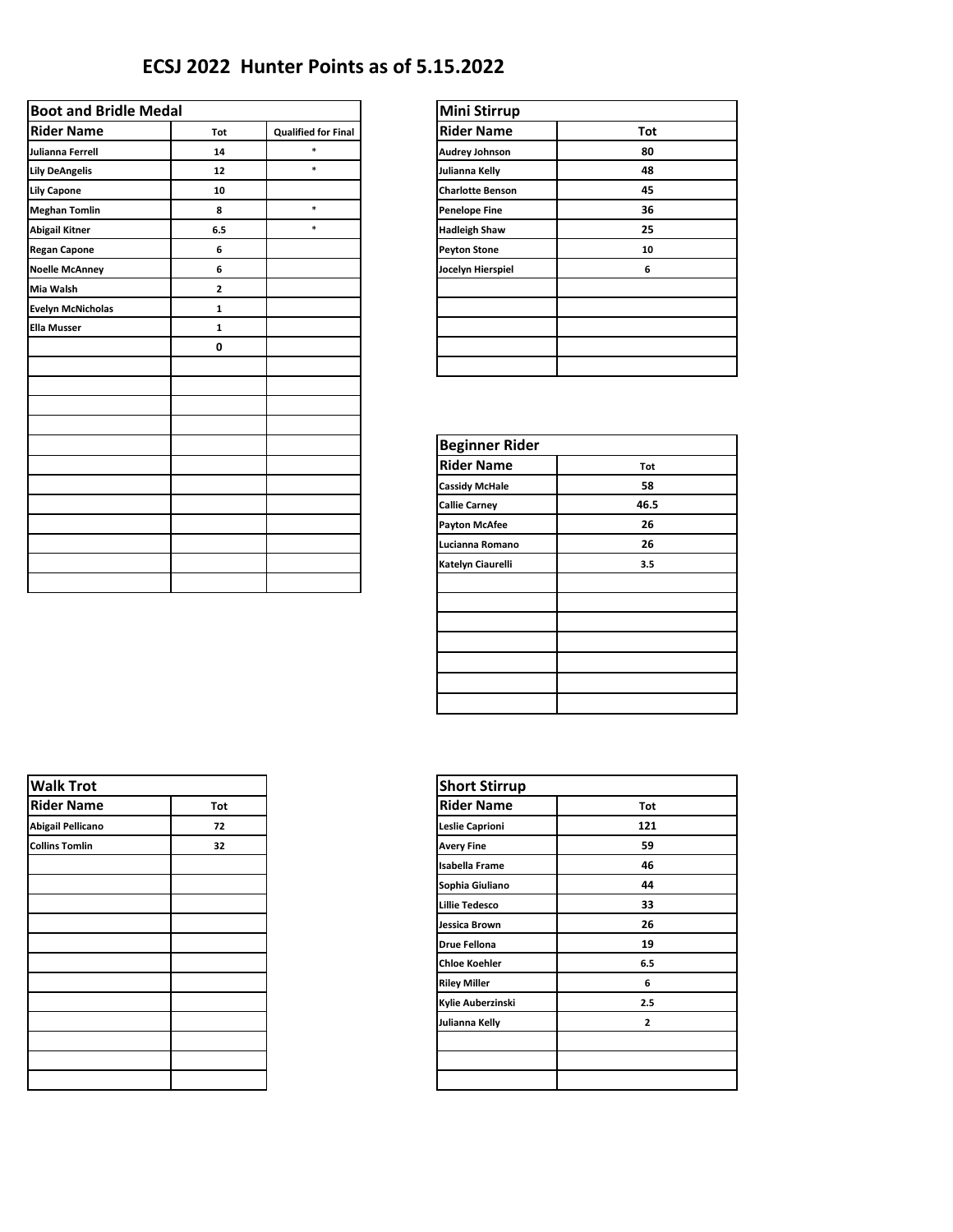| Long Stirrup          |     | Pleasure         |
|-----------------------|-----|------------------|
| <b>Rider Name</b>     | Tot | Horse            |
| Dawn Parry            | 40  | Melody           |
| Pat Moran             | 36  | <b>Pixi Dust</b> |
| Jeanne DeVico         | 22  | Tad              |
| <b>Susan Davidson</b> | 22  |                  |
|                       |     |                  |
|                       |     |                  |
|                       |     |                  |
|                       |     |                  |
|                       |     |                  |
|                       |     |                  |
|                       |     |                  |
|                       |     |                  |
|                       |     |                  |
|                       |     |                  |
|                       |     |                  |

| Low Child/Adult Equitation |     | <b>Baby Green</b> |
|----------------------------|-----|-------------------|
| <b>Rider Name</b>          | Tot | <b>Horse Name</b> |
| <b>Lilly DeAngelis</b>     | 104 | Mee               |
| <b>Maria Grasso</b>        | 64  | Shot in the Dark  |
| <b>Taylor Edwards</b>      | 48  |                   |
| <b>Ella Musser</b>         | 48  |                   |
| Samantha Mattia            | 21  |                   |
| Julianna Romano            | 15  |                   |
| <b>Nora Conover</b>        | 13  |                   |
| Mia Walsh                  | 10  |                   |
| <b>Abigail Kitner</b>      | 7   |                   |
|                            |     |                   |

| Low/Working Hunter |                       |     |
|--------------------|-----------------------|-----|
| <b>Horse Name</b>  | <b>Rider Name</b>     | Tot |
| <b>Perseus</b>     | <b>Meghan Tomlin</b>  | 66  |
| Countdown          | <b>Peggy Endicott</b> | 56  |
|                    |                       |     |
|                    |                       |     |
|                    |                       |     |
|                    |                       |     |
|                    |                       |     |
|                    |                       |     |
|                    |                       |     |
|                    |                       |     |
|                    |                       |     |
|                    |                       |     |
|                    |                       |     |
|                    |                       |     |

| <b>Long Stirrup</b> |     |
|---------------------|-----|
| <b>Rider Name</b>   | Tot |
| Dawn Parry          | 40  |
| Pat Moran           | 36  |
| Jeanne DeVico       | 22  |
| Susan Davidson      | 22  |
|                     |     |
|                     |     |
|                     |     |
|                     |     |
|                     |     |
|                     |     |
|                     |     |
|                     |     |
|                     |     |
|                     |     |
|                     |     |
|                     |     |

| Low Child/Adult Equitation |                       |     | <b>Baby Green</b> |                     |     |
|----------------------------|-----------------------|-----|-------------------|---------------------|-----|
| <b>Rider Name</b>          | Tot                   |     | <b>Horse Name</b> | <b>Rider Name</b>   | Tot |
| <b>Lilly DeAngelis</b>     | 104                   |     | Mee               | Dara Baker          | 36  |
| Maria Grasso               | 64                    |     | Shot in the Dark  | <b>Nora Conover</b> | 28  |
| <b>Taylor Edwards</b>      | 48                    |     |                   |                     |     |
| <b>Ella Musser</b>         | 48                    |     |                   |                     |     |
| Samantha Mattia            | 21                    |     |                   |                     |     |
| Julianna Romano            | 15                    |     |                   |                     |     |
| Nora Conover               | 13                    |     |                   |                     |     |
| Mia Walsh                  | 10                    |     |                   |                     |     |
| Abigail Kitner             | $\overline{7}$        |     |                   |                     |     |
|                            |                       |     |                   |                     |     |
|                            |                       |     |                   |                     |     |
|                            |                       |     |                   |                     |     |
|                            |                       |     |                   |                     |     |
|                            |                       |     |                   |                     |     |
| Low/Working Hunter         |                       |     |                   |                     |     |
| <b>Horse Name</b>          | <b>Rider Name</b>     | Tot |                   |                     |     |
| Perseus                    | <b>Meghan Tomlin</b>  | 66  |                   |                     |     |
| Countdown                  | <b>Peggy Endicott</b> | 56  |                   |                     |     |